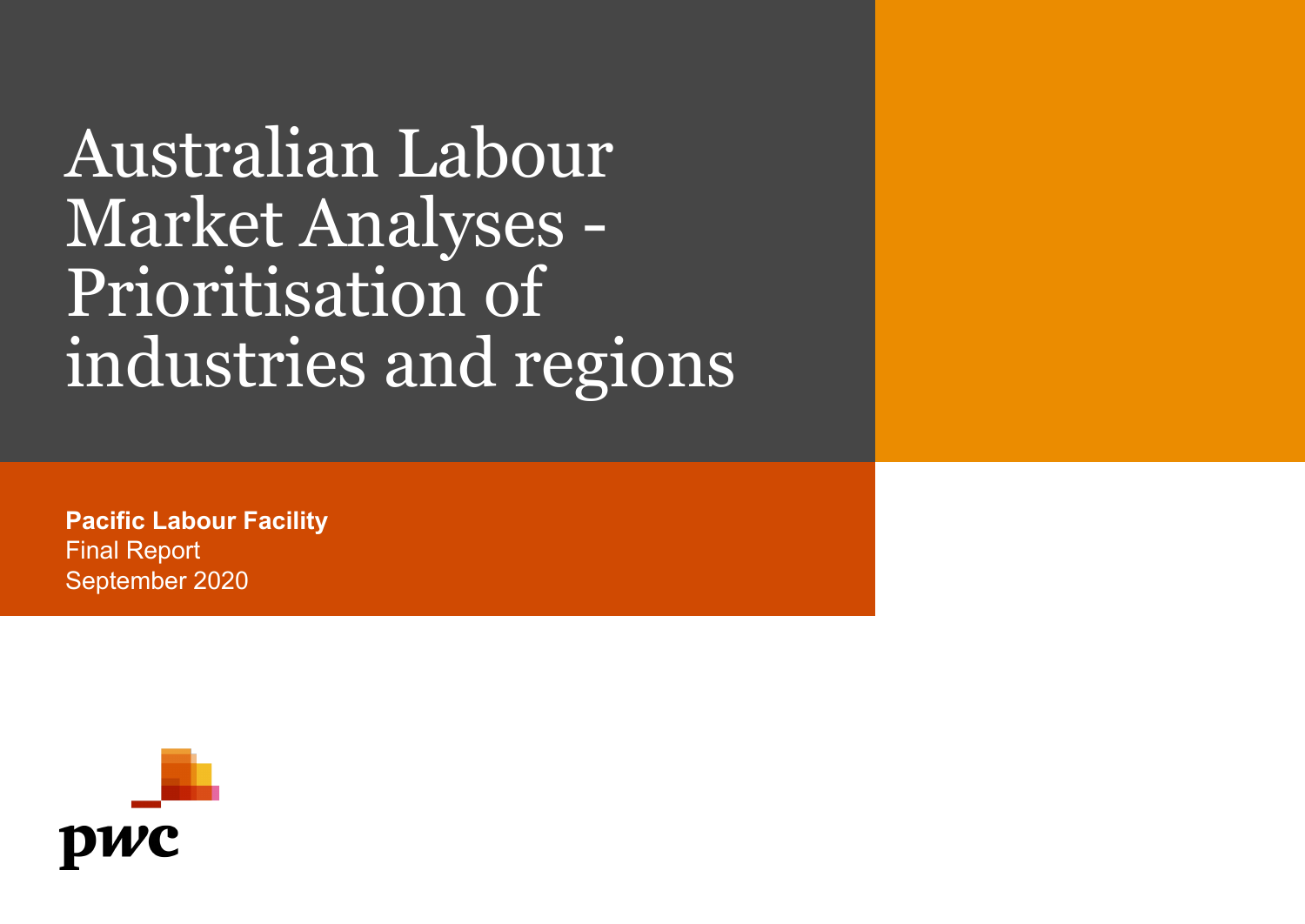#### **Background**

The Pacific Labour Scheme (PLS) and the Seasonal Worker Programme (SWP) are circular labour mobility initiatives that give employment opportunities for workers from Pacific Island countries and Timor-Leste while assisting Australian employers to fill labour shortages. The Pacific Labour Facility (PLF) administers the PLS under the direction of the Department of Foreign Affairs and Trade (DFAT) and provides targeted support to the SWP. As part of their remit, the PLF engages with industries as a means of bringing on board employers to the PLS. To enable a strategic targeting of regions and industries, the PLF requires access to up-to-date labour market data to inform their engagement with industry.

PricewaterhouseCoopers Consulting (Australia) Pty Limited (PwC) was engaged by the PLF to undertake an assessment of the Australian labour market, with the following objectives:

- Identify industries and regions that are likely to have a high growth in demand for low or semi-skilled labour and are therefore suitable for engagement by the PLF.
- Provide a transparent and data-informed evidence base that supports the case for PLF's engagement.

#### **Approach**

Aligned to the objectives above, our analysis is broken into two parts. These are:

- Part 1 Industry analysis in which we identify industries with the characteristics of showing a growth in demand for labour and having evidence of labour shortages.
- Part 2 Regional labour market assessment in which we identify and prioritise regions with a conducive economic and labour environment for an identified industry segment.

While both parts are underpinned by comprehensive data analysis drawing on public and subscription sources, the manner in which the data were used differ.

In Part 1, data measures are used as criteria to enable a qualitative appraisal of industries at a national level to identify those with a demand for labour and/or shortages.

In Part 2, we use geographical disaggregated data measures as indicators to prioritise regions for the PLFs consideration. To enable this prioritisation, we have adopted a scoring approach which objectively compares regions according to those indicators.

Labour shortages, while seemingly a straightforward concept, are difficult to demonstrate. The OECD themselves state *'There is no universally applied definition of*  labour shortages.<sup>,1</sup> Given this challenge, it is common for labour market research to instead use indirect indicators of labour market disequilibrium. However, as no single indicator can be expected to provide adequate information on their own, a combination of indicators are required. We leveraged established approaches for labour market assessments to develop our own indicators on whether an industry experienced a labour shortage or not. 2,3 4,5

Further considerations were made in the development of our labour market analysis approach. This included whether:

- we can access granular or current data
- an established labour market indicator can be informed by data available in the Australian context and derived from secondary sources including publicly available sources or paid subscriptions.

#### **Determining industry labour shortages**

With the above approach in mind, we have applied the following indicators for this labour market assessment:

- future employment projections
- an analysis of historical labour force status trends including unemployment (for youth and total population) and underemployment
- industry signals of shortages including:
	- wage growth trends
	- hours worked trends
- vacancy trends for select occupations (expressed as a ratio over employment).

PWC and the state of the state of the state of the state of the state of the state of the state of the state of the state of the state of the state of the state of the state of the state of the state of the state of the st 6 Richardson, Sue. What Is a Skill Shortage? [online]. *Australian Bulletin of Labour*, Vol. 35, No. 1, 2009: 326-354. Availability:

<sup>1</sup> OECD (Organisation for Economic Co-operation and Development) 2003, OECD employment outlook, OECD Publishing, Paris. 2 Workforce Connections Key approaches to Labor Market Assessment. March 2018. USAID

<sup>3</sup> Mavromaras, Kostas, Healy, J., Richardson, S., Sloane, P., Zhang Wei, and Rong Zhu (2013) A System for Monitoring Shortages and Surpluses in the Market for Skills, National Institute of Labour Studies.

<sup>4</sup> Iredale, R. R., Toner, P., Turpin, T., & Fernández-Esquinas, M. (2014). A Report on the APEC Region Labour Market: Evidence of Skills Shortages and General Trends in Employment and the Value of Better Labour Market Information Systems. Retrieved from http://publications.apec.org/publication-detail.php?pub\_id=1533

<sup>5</sup> MAC (2017) Assessing labour market shortages, UK Migration Advisory Committee, London.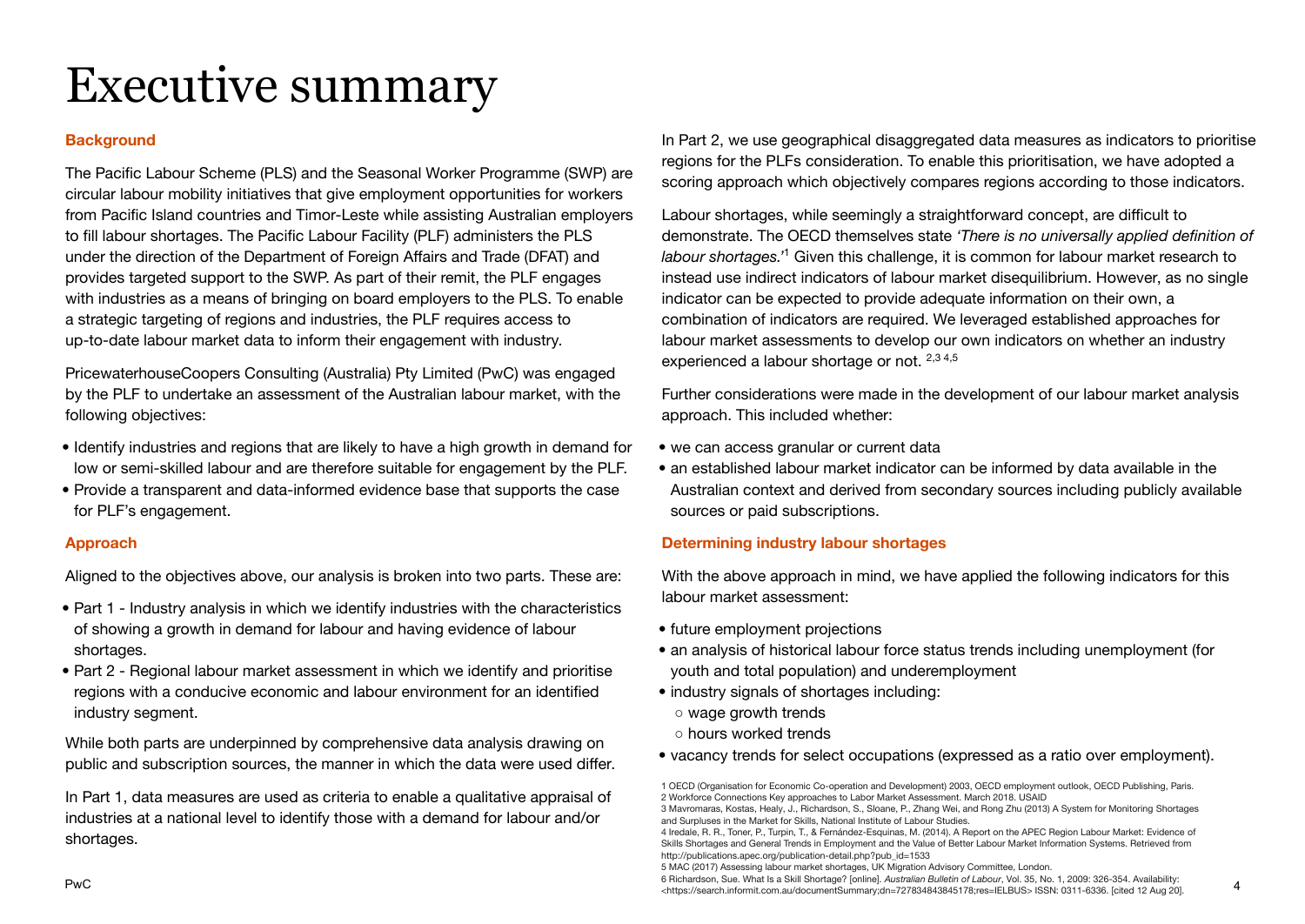### Part 1: Industry analysis

#### **Analysis of labour shortages and prioritising industries for the PLF**

In the five years leading up to 2019 there were various signs that showed that the Australian labour market was experiencing a mild undersupply. These included:

- a downward trend in both general and youth unemployment across most iurisdictions
- mild increases in underemployment across most jurisdictions
- wage growth observed across all industries (though some were subdued)
- increases in hours worked across several industries
- increasing trends in the vacancy to employment ratio across several industries.

To increase the relevance of the analysis of vacancies, we explored the vacancy to employment ratio for select low or semi-skilled occupations. This analysis revealed some signs of a shortage for various trade, care and labourer occupations.

From the analysis of industry level indicators, we detected stronger signs of pre-pandemic labour shortages in Other Services; Construction; Health Care and Social Assistance; and Mining. There were also some signals of a shortage in Public Administration and Safety; Agriculture, Forestry and Fishing; and Transport, Postal and Warehousing.

The COVID-19 pandemic has significantly impacted the labour market, including labour force participation, unemployment and underemployment. This has effectively reversed all signals of labour shortages and instead is pointing towards an oversupply. This will have ramifications for the PLF given its objectives of filling labour gaps.

The context of the COVID-19 pandemic created challenges in effectively appraising and identifying industries with labour shortages for the PLF's consideration.

Therefore, for the purposes of achieving the objectives of this research, we segmented our industry appraisal into two periods of time with different appraisal approaches. These are:

- **The COVID-19 recovery period** The appraisal for the COVID-19 recovery period emphasises an opportunistic targeting of industries and sectors based on how they were affected by the pandemic and the extent of disruption on their workforce. It has less of a focus on identifying industries with labour shortages (given the circumstances around the Australian labour market today).
- **The long-term period** The appraisal of industries and sectors over the long-term (i.e. beyond the immediate pandemic) focusses on finding evidence of structural labour shortages prior to the pandemic as an indication of future shortages. This appraisal operates under the assumption that future industry trends will resume and reflect pre-COVID-19 levels. Other considerations include growth potential in terms of employment and strategic factors such as the reliance on low or semi-skilled occupations.

As a result of the pandemic and the resultant recession we note that there is little indication of a shortage of workers at an economy-wide macro level. However, our analysis shows that at an industry sub-sector and local specific context, there are indications of gaps in the supply and demand for labour.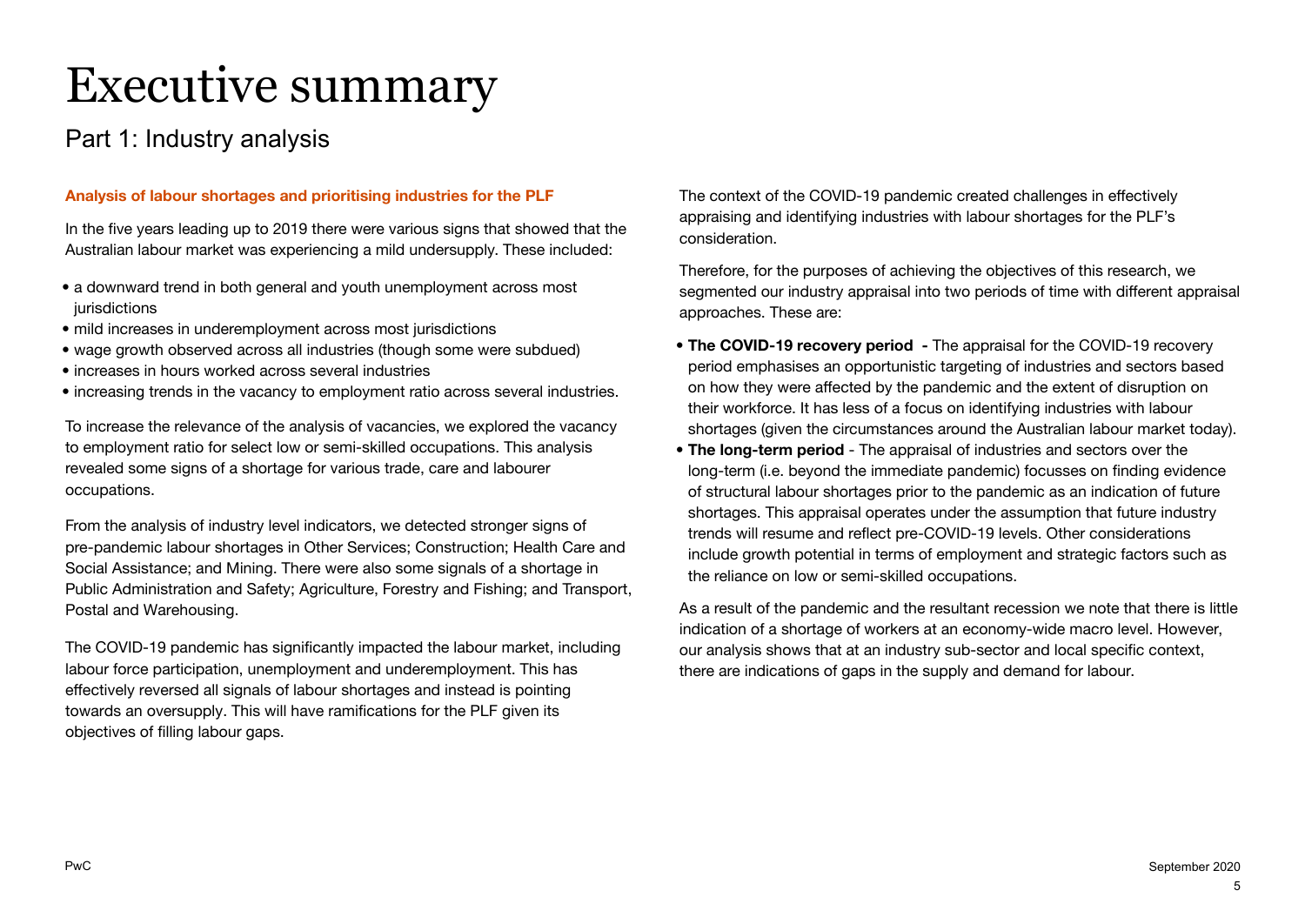### Part 1: Industry analysis conclusion

Through the appraisal process, we identified several industries and sectors for the PLFs prioritisation during the COVID-19 recovery and long-term period. In some instances, the identified industries overlap between the two periods.

#### **COVID-19 recovery period**

#### **Industries and sectors as an opportunistic priority**

- Agriculture, Forestry and Fishing
	- Shearing, Cropping and Other Agricultural Support Services
	- Opportunities may be present in other Agricultural sectors given labour shortages from international border closures
- Manufacturing
	- Poultry Processing
	- Tea, Coffee and Other Food Manufacturing
- Construction
	- Road and Bridge Construction
	- Heavy Industry and Other Non-Building Construction
- Healthcare and Social Assistance
	- Personal Welfare Services
	- Child Care Services.

#### **Long term period**

#### **Industries and sectors as a priority to fulfill labour shortages**

- Agriculture, Forestry and Fishing
	- Outdoor Vegetable Growing
- Mining
	- Black Coal Mining
- Construction
	- Multi-Unit Apartment and Townhouse Construction
	- House Construction
- Healthcare and Social Assistance
	- Personal Welfare Services
	- Child Care Services
	- Aged Care Residential Services
- Other Services
	- Motor Vehicle Body, Paint and Interior Repair
	- Motor Vehicle Engine and Parts Repair and Maintenance

#### **Industries to monitor**

- Transport, Postal and Warehousing
- Administrative Support Services
- Accomodation and Food Services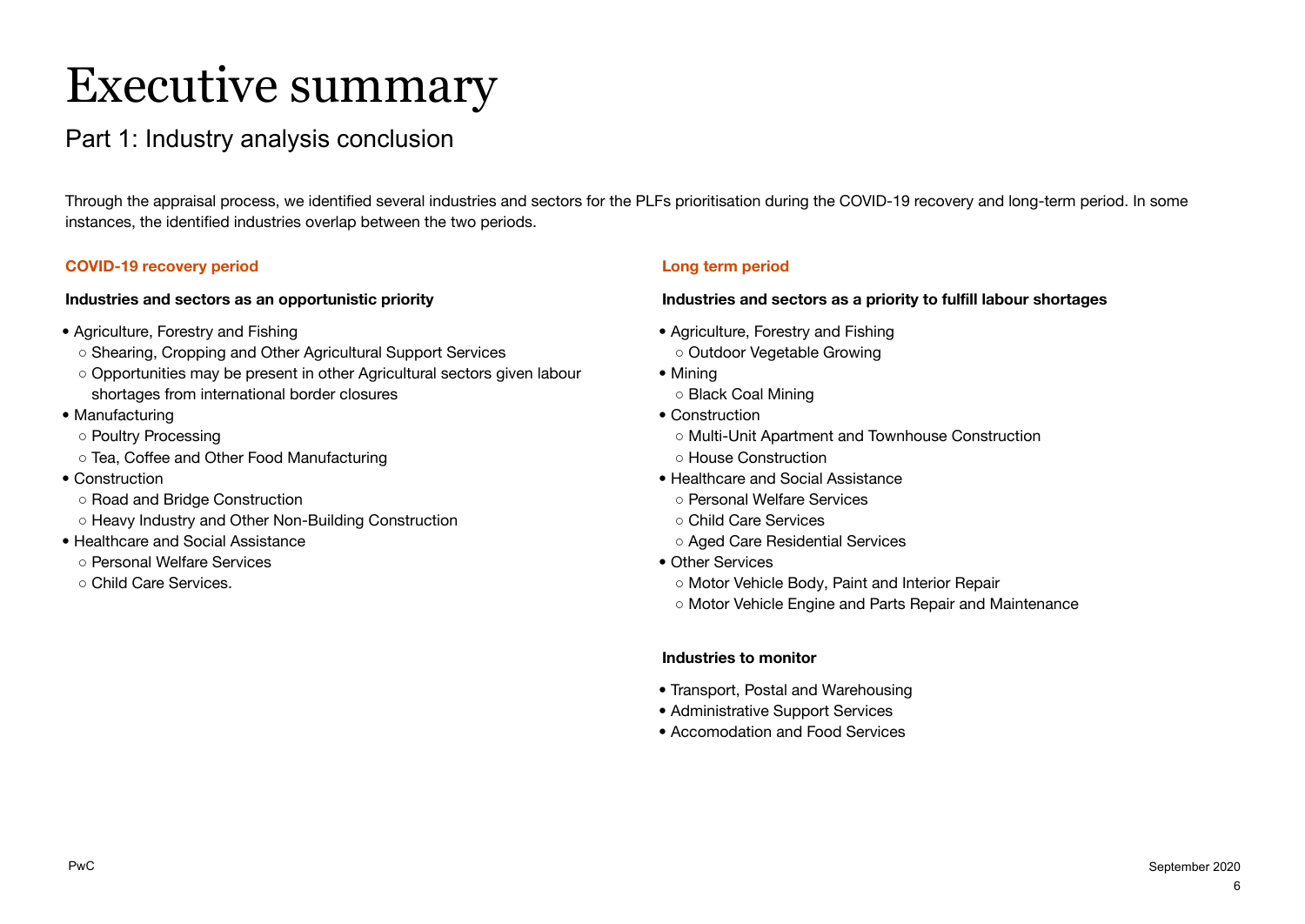### Part 2 - Regional labour assessment

#### **Appraisal - the COVID-19 recovery period**

The regional labour assessment is an objective scoring tool that identifies and prioritises regions with the most conducive economic and labour environment for employment and are therefore strong candidates for the PLF's consideration. A conducive region is one with a combination of high industry growth and weakness in the local labour supply.

Using the scoring approach, we identified a subset of regions that consistently achieved high scores for as many of the industries and sectors identified in the COVID-19 recovery period as possible. This included Agriculture, Forestry and Fishing, Food Manufacturing, Heavy Construction and Social Assistance Services. We also broadened our search to capture other agricultural sectors to identify further opportunities for the PLF.

This holistic review of a region's activity for multiple industries will enable the PLF to maximise their engagements.The regional labour assessment identified three regions as conducive for those industries. These include:

- Griffith, NSW
- Swan Hill, VIC
- Adelaide North, SA\*

These regions were identified on the basis of:

- their high scores assigned by the regional labour assessment for the above industries
- having supporting evidence of labour shortages
- being able to form gateways to the surrounding regions, and therefore form a hub of activity.

The use of these regions as a hub would strategically open the PLF to opportunities in the broader surrounds including:

- the Riverina (via Griffith)
- the Barossa (via Northern Adelaide)
- the Mallee (via Swan Hill).

Research undertaken at the region level has shown evidence of structural labour shortages prior to the pandemic. This further promotes these regions as a priority for the PLF.



#### **Griffith, NSW**

This region appears in the top 10 for several agricultural industries including Cotton Growing,Cotton Ginning, Poultry Meat Farming Shearing, Cropping and Agricultural Support Services, Grape Growing, Stone Fruit Growing, Citrus Fruit Growing, Egg Farming, Other Fruit and Tree Nut Growing, Beef Cattle Feedlots

It is also in the top 5 of the highest scoring regions for Poultry Processing (Baiada Poultry is the Riverina's largest employer) and Tea, Coffee and Other Food Manufacturing.

**3,484** employed in Agriculture Forestry and Fishing **3,577** employed in Manufacturing **1,922** employed in Healthcare and Social Assistance



#### **Swan Hill, VIC**

This region appears in the top 10 for several agricultural industries including Stone Fruit Growing, Other Fruit and Tree Nut Growing, Floriculture Production and Citrus Fruit Growing.

**1,455** employed in Agriculture Forestry and Fishing

**1,014** employed in Manufacturing

**1,375** employed in Healthcare and Social Assistance



#### **Adelaide - North, SA**

The Northern Adelaide region is ranked in the top 10 for several agricultural sectors including Outdoor Vegetable Growing, Shearing, Cropping and Agricultural Support Services and Undercover Vegetable Growing. It is also the within the top 10 for Poultry Processing.

Adjacent to it is the Adelaide Hills region that ranks in the top 10 for Personal Welfare Services, Aged Care Residential services and Apple and Pear Growing.

**3,557** employed in Agriculture Forestry and Fishing

**24,095** employed in **Manufacturing** 

**34,570** employed in Healthcare and Social Assistance\*\*

Data current as of 2017

\*Note: While the analysis identified Adelaide-North as a priority region we note that its proximity to a larger metropolitan population base may pose a risk as identified employment opportunities may more easily be addressed by people outside the region.

\*\* Note: This is inflated by the presence of metropolitan hospitals captured in this region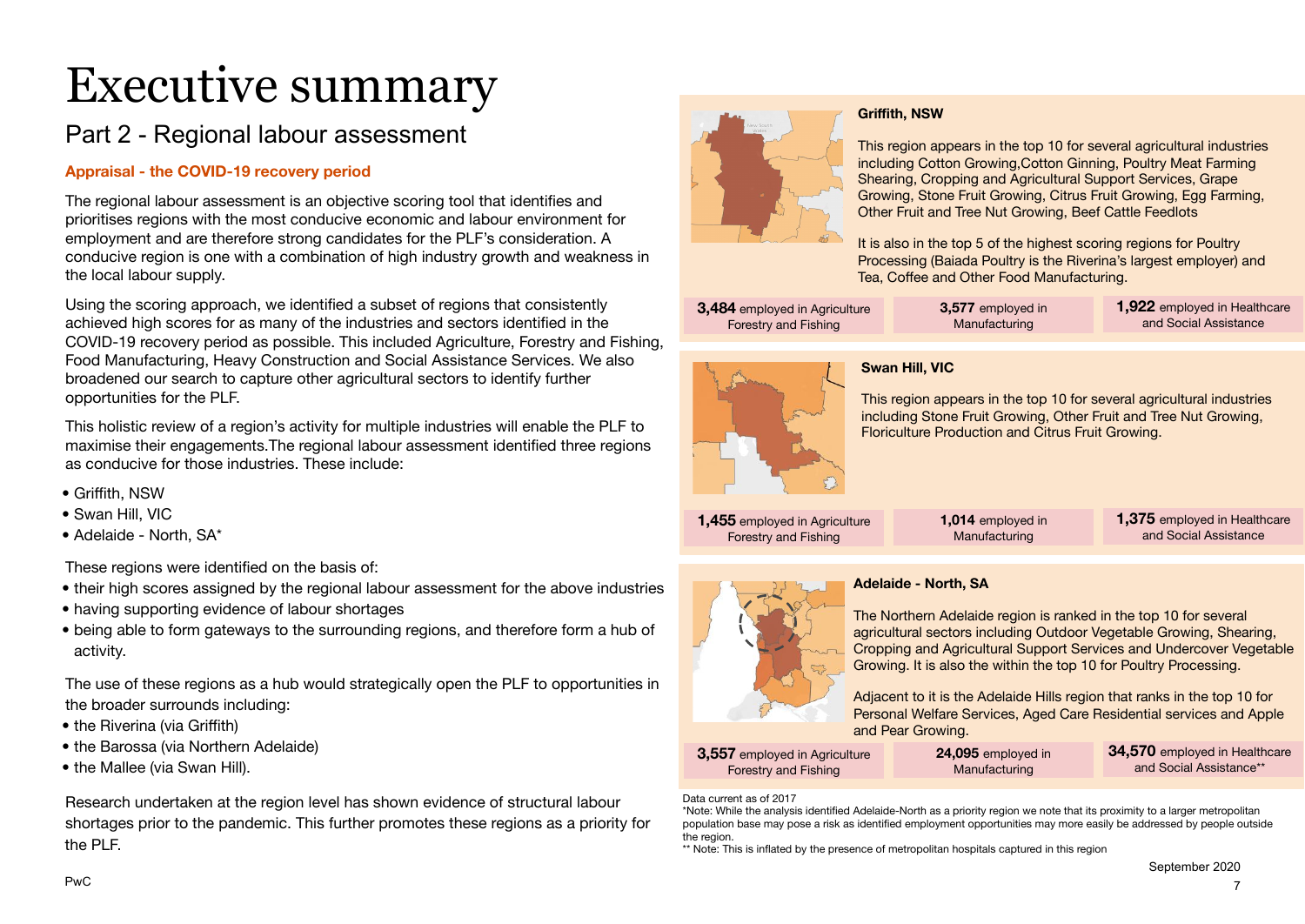### Recommendations

We strongly encourage the PLF to undertake its own prioritisation of effort based on the data provided in this report. This can include broader considerations of the objectives for the PLS and SWP as well as their end-of-program outcomes (none of which are the subject of this analysis). We have, however, developed a number of recommendations to further guide the PLF's future strategy. These have been grouped into industry and region recommendations and were detailed below.

| Industry recommendations |                                                                                                                                                                                                                                                                                                                                                                                                                                                          |
|--------------------------|----------------------------------------------------------------------------------------------------------------------------------------------------------------------------------------------------------------------------------------------------------------------------------------------------------------------------------------------------------------------------------------------------------------------------------------------------------|
| <b>Recommendation 1</b>  | The PLF should stage its approach and engagement with industry into two periods. The first is the COVID-19 recovery period where the PLF<br>should take an opportunistic focus, followed by the long-term period where the PLF looks to fill structural labour shortages.                                                                                                                                                                                |
| <b>Recommendation 2</b>  | During the COVID-19 recovery phase, the PLF should leverage its existing strengths and current presence in agriculture and food<br>manufacturing. Opportunities were identified in Shearing, Cropping and Other Agricultural Support Services, Poultry Processing and Tea,<br>Coffee and Other Food Manufacturing.                                                                                                                                       |
| <b>Recommendation 3</b>  | Also during the COVID-19 period and following the application of Recommendation 2, the PLF should explore new opportunities in<br>Construction (in particular Road and Bridge Construction and Heavy Industry and Other Non-Building Construction) and Health Care and<br>Social Assistance (specifically Personal Welfare Services and Child Care Services). The PLF should note some risks for these industries and<br>should manage them accordingly. |
| <b>Recommendation 4</b>  | The PLF should lay the foundation for the long-term by engaging with the industries identified in the long-term period. This can include<br>consultations to confirm whether the occupations in shortage prior to the pandemic are likely to return to be in-demand and what (if any) are<br>the challenges to recruit them. The PLF can then plan for and prepare the future Pacific workforce accordingly.                                             |
| Region recommendation    |                                                                                                                                                                                                                                                                                                                                                                                                                                                          |

**Recommendation 5**

The PLF should concentrate its efforts on the Griffith region of NSW, the Swan Hill region of Victoria and the Northern Adelaide region of SA (noting that Northern Adelaide has a higher degree of risk from competing labour from Adelaide). These regions will likely maximise the opportunities in the industries identified under the COVID-19 period and can also form gateways to surrounding areas.